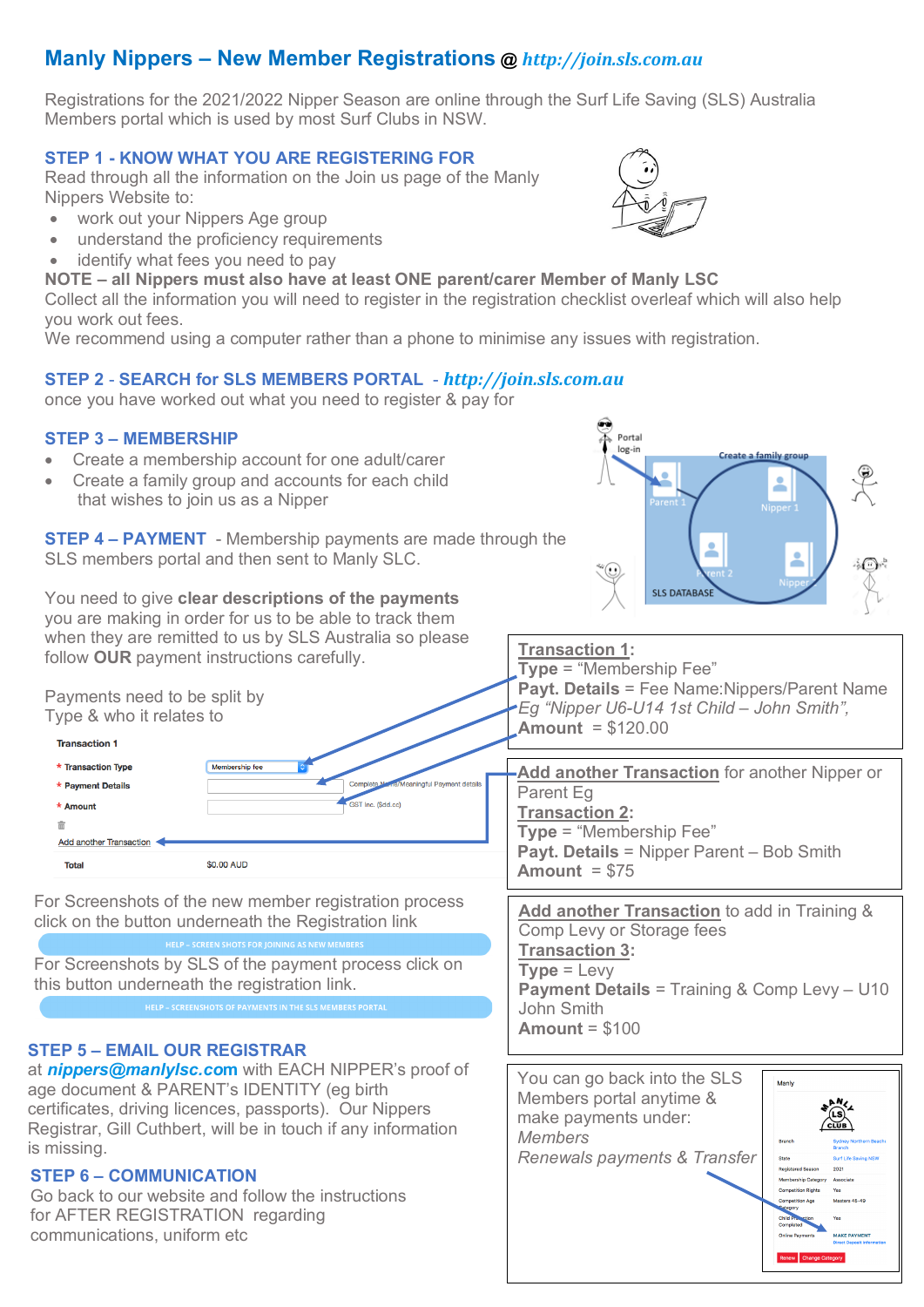### **MANLY NIPPERS REGISTRATION CHECKLIST**

| <b>PARENT/CARER - You will NEED to have at LEAST ONE PARENT/CARER registered with Manly LSC</b> |                                                |                                                                                                          |                                                                                         |                                                                                                                      |  |  |
|-------------------------------------------------------------------------------------------------|------------------------------------------------|----------------------------------------------------------------------------------------------------------|-----------------------------------------------------------------------------------------|----------------------------------------------------------------------------------------------------------------------|--|--|
|                                                                                                 | <b>Choose one of the following MEMBERSHIPS</b> |                                                                                                          |                                                                                         | Any Club storage fees (LEVY)                                                                                         |  |  |
| <b>Parent/Carer Name</b>                                                                        | <b>Nipper</b><br><b>Parent</b>                 | <b>Nipper Parent</b><br><b>Active Member</b><br>Bronze qualified<br>for Water Safety<br>(insurance incl) | <b>Other</b><br>appropriate<br><b>MLSC</b><br><b>Membership(see</b><br>full list below) | (see list - Eligibility criteria apply<br>- these should be confirmed as<br>available first – can be added<br>later) |  |  |
| 1 <sup>st</sup> Nipper Parent                                                                   | \$75                                           | \$200                                                                                                    |                                                                                         |                                                                                                                      |  |  |
| 2 <sup>nd</sup> Nipper Parent                                                                   | \$50                                           | \$200                                                                                                    |                                                                                         |                                                                                                                      |  |  |

**NIPPERS**

| <b>Name</b> | Age<br>Group | <b>MEMBERSHIP</b><br>Fee | <b>Optional Training &amp;</b><br><b>Competition LEVY</b><br>U9-U14 (payable<br>Nippers who attend<br>Water/Beach Training<br>and/or Carnivals) | <b>TOTAL</b><br><b>FEES</b> | <b>Active Kids Voucher</b><br><b>Number</b> |
|-------------|--------------|--------------------------|-------------------------------------------------------------------------------------------------------------------------------------------------|-----------------------------|---------------------------------------------|
| Nipper 1    |              | \$120                    | \$100                                                                                                                                           |                             |                                             |
| Nipper 2    |              | \$85                     | \$100                                                                                                                                           |                             |                                             |
| Nipper 3    |              | \$65                     | \$100                                                                                                                                           |                             |                                             |
| Nipper 4    |              | \$0                      | \$100                                                                                                                                           |                             |                                             |

# **OTHER YOUNG ADULT MEMBERS IN FAMILY GROUP**

| <b>Name</b> | choose one<br>Cadet<br>fee<br>U13-U15 | <b>MEMBERSHIP fee -</b><br>Junior<br><b>Fee U16-</b><br>U18 | Optional<br>Competition  <br>fee (LEVY)<br>U15-Open | <b>Add any Storage</b><br>Fees $(LEVY) -$<br>(Eligibility criteria<br>apply - these should<br>be confirmed as | <b>TOTAL</b><br><b>FEES</b> | <b>Active Kids</b><br><b>Vouchers</b> |
|-------------|---------------------------------------|-------------------------------------------------------------|-----------------------------------------------------|---------------------------------------------------------------------------------------------------------------|-----------------------------|---------------------------------------|
|             |                                       |                                                             |                                                     | available first – can be<br>added later)                                                                      |                             |                                       |
|             | \$100                                 | \$100                                                       | \$200                                               |                                                                                                               |                             |                                       |
|             | \$100                                 | \$100                                                       | \$200                                               |                                                                                                               |                             |                                       |

| <b>Age Groups</b>                |                                | <b>Proficiency Requirements</b> |                                                                                 |                                 |  |  |
|----------------------------------|--------------------------------|---------------------------------|---------------------------------------------------------------------------------|---------------------------------|--|--|
| Age                              | Age as at                      |                                 | <b>Pool Swim</b>                                                                | <b>Surf Swim</b>                |  |  |
| Group                            | midnight 30                    | U6/7                            | No requirements                                                                 | No requirements                 |  |  |
| U <sub>6</sub>                   | September 2021<br>5 years      | U8                              | <b>25m</b> swim – freestyle (untimed)<br>1 minute survival float                | Not applicable                  |  |  |
| U <sub>7</sub><br>U <sub>8</sub> | 6 years<br>vears               | U9/10                           | <b>200m</b> swim – freestyle, in less than $6$ mins<br>2 minutes survival float | Minimum 150m open<br>water swim |  |  |
| U <sub>9</sub><br>U10<br>U11     | 8 years<br>9 years<br>10 years | U11/12                          | 200m swim - freestyle, in less than 6<br><i>Iminutes</i>                        | Minimum 288m open<br>water swim |  |  |
| U12                              | 11 years                       |                                 | 2 minutes survival float                                                        |                                 |  |  |
| U13<br>U14                       | 12 years<br>13 years           | U13/14                          | 200m swim - freestyle, in less than 5<br>minutes<br>3 minutes survival float    | Minimum 288m open<br>water swim |  |  |